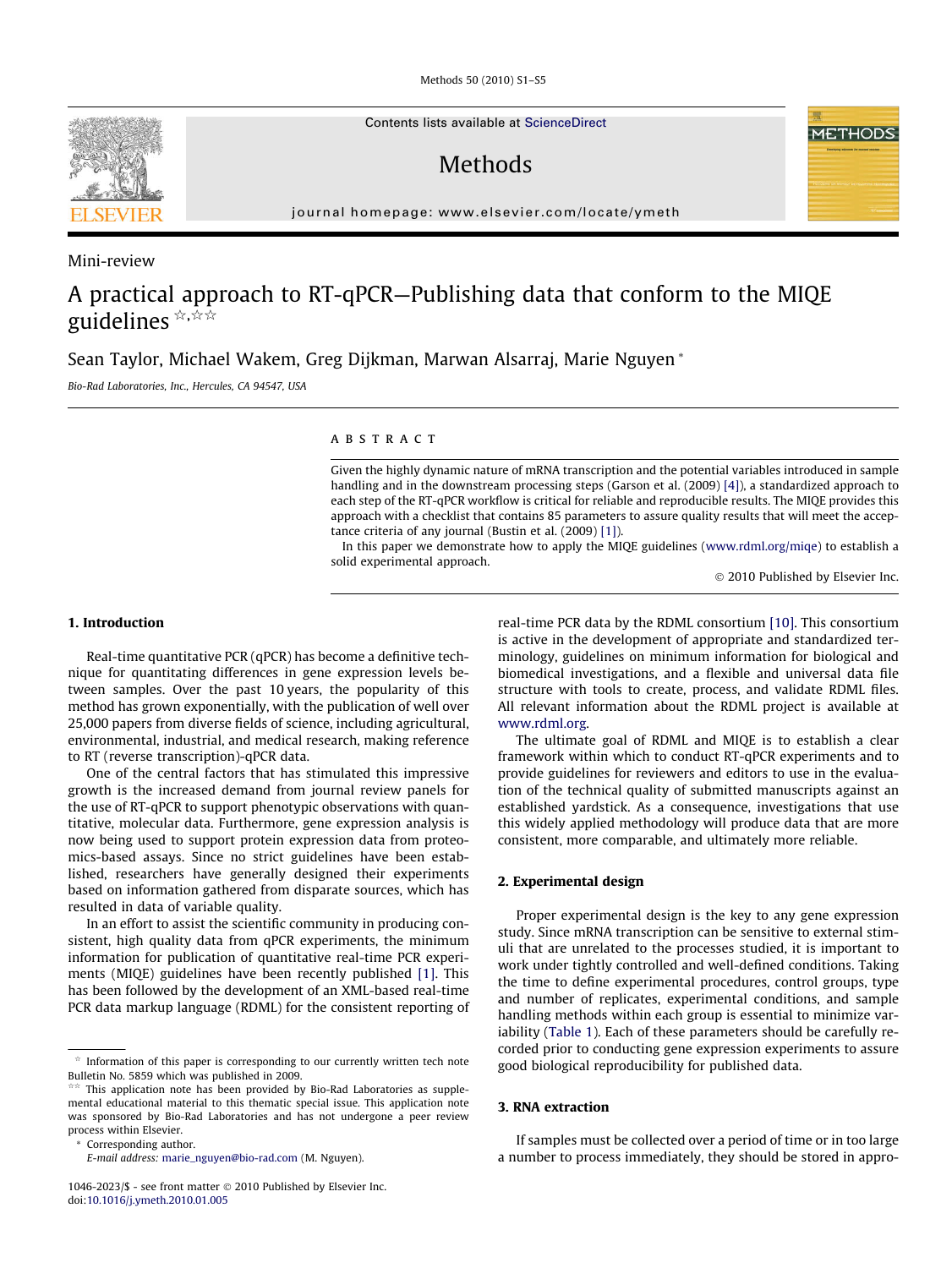<span id="page-1-0"></span>RT-qPCR experimental design and sample management.

| Experiment design                                                      | Control groups                                    | Replicates                                | <b>Experiment conditions</b>                | Sample handling                            |
|------------------------------------------------------------------------|---------------------------------------------------|-------------------------------------------|---------------------------------------------|--------------------------------------------|
| Disease or treatment groups                                            | Time course study (i.e., $t = 0$ )                | Biological (different<br>sample per well) | Growth conditions (media<br>and time or OD) | Precise time to harvest<br>cells or tissue |
| Target genes implicated                                                | Normal vs. disease (i.e.,<br>normal)              | Technical (same sample)<br>per well)      | Days of embryonic<br>development            | Sample extraction<br>method                |
| Potential reference genes                                              | Untreated vs. drug treated<br>$(i.e.,$ untreated) |                                           | Amount per mass of drug or<br>compound      | Preservation method and<br>time            |
| Number of data points to draw statistically<br>significant conclusions |                                                   |                                           | Sex, phenotype                              | Thaw and<br>homogenization<br>procedure    |
|                                                                        |                                                   |                                           | Incubation time                             | Total RNA extraction<br>procedure          |

This table summarizes the workflow of a typical RT-qPCR experiment from experimental design to defining control groups, replicates, and experimental conditions to the detailed procedures for sample handling. This ultimately assures that the key steps in RT-qPCR data production lead to high quality, reproducible, and publishable data.

priate conditions (frozen at –80 °C and/or in RNA storage solution) until use. To minimize handling time during the RNA extraction procedure, it is recommended that samples be processed in relatively small batches of 10–20. The RNA extraction procedure should include a DNase I treatment step to remove any contaminating genomic DNA.

## 4. RNA quality control

Ensuring that only RNA of high purity (no contaminants) and high integrity (not degraded) is used is one of the most critical points in the RT-qPCR experimental workflow. Impurities in the RNA sample may lead to inhibition of the RT and PCR can lead to varying and incorrect quantification results [\[3,5\]](#page-4-0). Since sample purity and integrity are not related, both should be assessed to ascertain that the RNA sample meets minimal acceptance criteria for the downstream workflow.

Purity of the sample with respect to protein contamination can be assessed spectrophotometrically by measuring the  $OD<sub>260/280</sub>$  ratio in a pH neutral buffer. An  $OD<sub>260/280</sub>$  of 1.8–2.0 indicates good quality RNA that is devoid of protein and phenol contamination ([Fig. 1](#page-2-0)B). However, no RNA integrity information can be obtained from a spectrophotometric reading. RNA integrity can be assessed using several methods. The traditional method is visual inspection after electrophoresis on a formaldehyde agarose gel in the presence of a fluorescent dye such as ethidium bromide. Observation of two sharp bands for the large and the small subunit ribosomal RNAs (rRNA) with the intensity of the larger band being about twice that of the smaller band is indicative of intact RNA. While this method is inexpensive, the interpretation of the data is mostly subjective and requires approximately 200 ng of total RNA, which may be difficult if the sample is only available in limited quantities. This method can be refined by quantifying the intensity of the rRNA bands using an imager with densitometry scanning. While the values of the 28S/18S ratio can vary between different tissues or cell types, a ratio between 1 and 2 is indicative of an intact RNA sample.

A major improvement in RNA integrity analysis came with the introduction of microfluidics-based electrophoresis systems [\[9\]](#page-4-0) such as the Experion™ automated electrophoresis system (Bio-Rad) that combines integrity and concentration quantification of RNA in a single step from nanogram or picogram quantities ([Fig. 1](#page-2-0)A and C). In addition to generating a virtual gel, an electropherogram, and calculating the 28S/18S ratio, the Experion system's software automatically calculates and reports an RNA quality indicator (RQI) value ([Fig. 1](#page-2-0)C) that reflects the integrity of the RNA sample based on several criteria [\[2\]](#page-4-0) of the electropherogram. The RQI value ranging from 1 (degraded) to 10 (intact) provides an objective assessment of the integrity of the RNA sample and it can be used to screen out degraded samples.

By assuring consistency in both purity and quality across all RNA samples, variability between biological replicates can be reduced ([Fig. 1](#page-2-0)D) [\[9\].](#page-4-0) When a batch of RNA samples has successfully met the standards of quality control, we recommend their immediate use in RT-qPCR experiments, or their conversion into much more stable cDNA by reverse transcription to preserve RNA integrity after the quality check.

## 5. Reverse transcription

Given the prevalence of RNase in the environment, we recommend performing the reverse transcription of total RNA samples to cDNA immediately following the quality control assessment. This will avoid the risk of RNA samples degradation from multiple freeze/thaws before conversion to cDNA. For the RT step, the key is to assure consistent and complete coverage of the transcribed genome in the extracted RNA sample. Some genes are very long, but the associated RT products for these sequences cannot be as large, especially if the RT primers anneal only at the ends of each mRNA. By annealing primers at the end of the mRNA plus at random points within each mRNA sequence a good sampling of the population of each gene is obtained. This method, which is more representative than just annealing at the ends or at random sites within each transcript, provides better coverage of the transcribed genome.

A reverse transcription buffer should contain a mix of primers that are random in sequence allowing for a better sampling of the mRNA; RNase H, the enzyme that specifically degrades RNA in DNA/RNA duplexes; a specific and sensitive reverse transcriptase with broad dynamic range for RNA amounts from 1 pig to 1 pg and; a simple and fast protocol. We recommend that the same amount of total RNA be used and that reaction time be maintained for reverse transcription for all experimental samples to minimize variability between biological replicates. Reverse transcribed RNA can be stored frozen at  $-20$  °C or  $-80$  °C until use and diluted before use in the downstream qPCR.

## 6. Primer and amplicon design

Both primer design and careful choice of target sequence are essential to ensure specific and efficient amplification of the products. Target sequences should be unique, 75–150 bp long with a GC content between 50% and 60%, and should not contain secondary structures. It is recommended that primers should have a GC content of 50–60% and a melting temperature of 55–65  $\degree$ C. Long G or C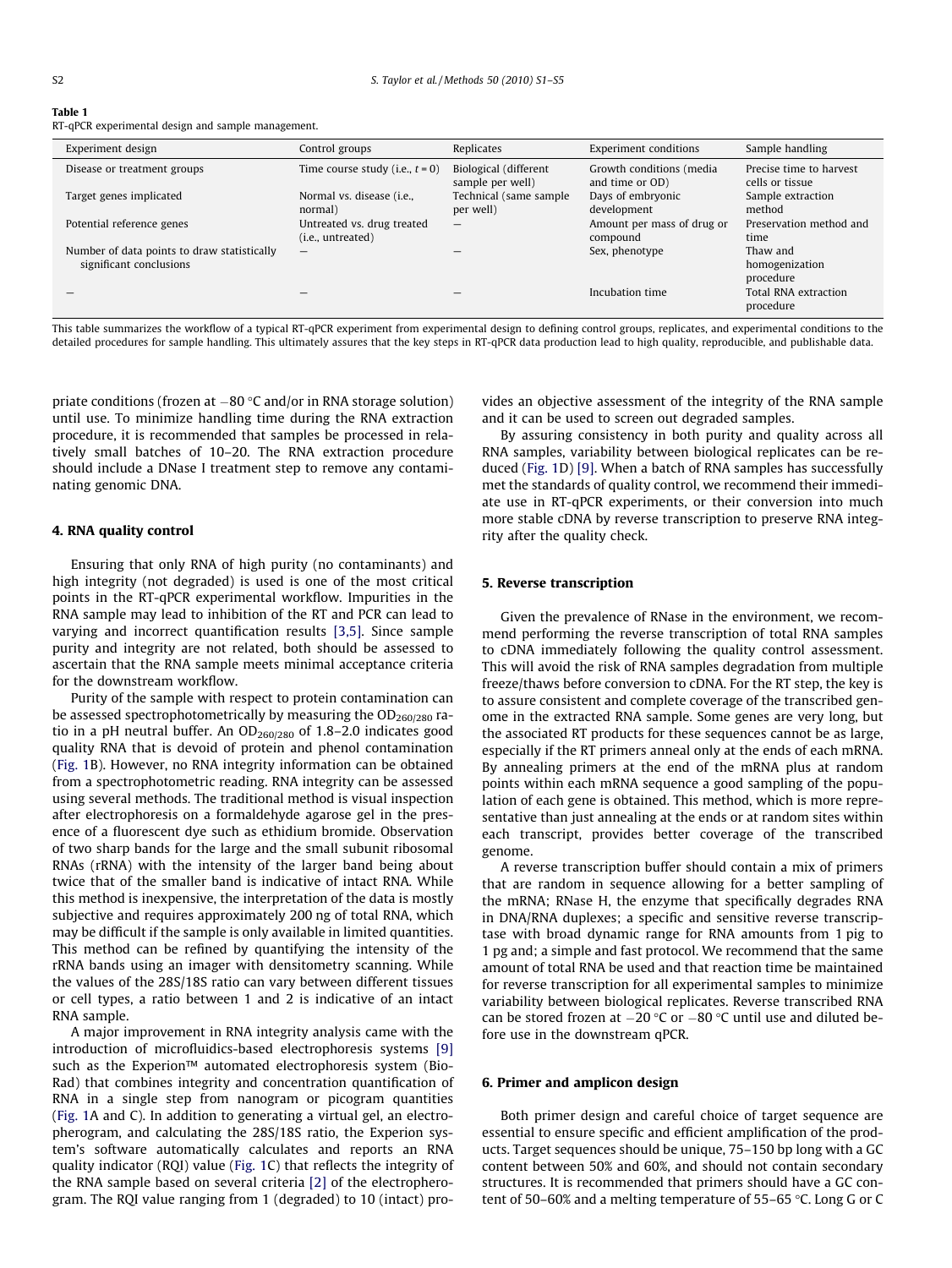<span id="page-2-0"></span>

|                |                                      | zouzou | 200/230 |
|----------------|--------------------------------------|--------|---------|
| $\overline{1}$ | Control-no heat                      | 1.90   | 2.44    |
|                | 2 3 min @ 90°C                       | 1.93   | 2.40    |
|                | 3 5 min @ 90°C                       | 2.06   | 2.37    |
|                | 4 10 min @ 90°C                      | 2.03   | 2.37    |
|                | 5 15 min @ 90°C                      | 2.02   | 2.31    |
|                | 6 1 hr @ 90°C                        | 1.99   | 2.18    |
|                | 7 2 hr @ 90°C                        | 2.00   | 2.32    |
|                | $A \rightarrow A \rightarrow \infty$ | 1.89   | 2.23    |

| * Generally accepted ratios ( $A_{260/280}$ and $A_{260/230}$ ) for good quality RNA are >1.8. |  |  |  |
|------------------------------------------------------------------------------------------------|--|--|--|
| $\ddot{\,}$                                                                                    |  |  |  |



| Well ID | Sample Name       | <b>RNA</b><br>Area | <b>RNA Concentration</b><br>(nq/u) | Ratio<br>[28S/18S] | RQI | <b>RQI</b><br>Classification | <b>RQI</b><br>Alert |
|---------|-------------------|--------------------|------------------------------------|--------------------|-----|------------------------------|---------------------|
|         | Control - no heat | 278.23             | 102.60                             | 1.60               | 9.8 |                              |                     |
| 2       | 3 min @ 90C       | 317.12             | 116.94                             | 1.23               | 9.2 | □                            |                     |
| 3       | 5 min @90C        | 306.89             | 113.17                             | 0.89               | 8.1 |                              |                     |
| 4       | 10 min @ 90C      | 257.56             | 94.98                              | 0.50               | 6.5 |                              |                     |
| 5       | 15 min @ 90C      | 247.31             | 91.20                              | 0.15               | 5.9 |                              |                     |
| 6       | 1 hour @ 90C      | 200.94             | 74.10                              | 0.46               | 2.2 |                              |                     |
|         | 2 hour @ 90C      | 252.37             | 93.07                              | 0.81               | 2.0 |                              |                     |
| 8       | 4 hour @ 90C      | 274.16             | 101.10                             | 0.00               | 1.8 |                              |                     |



Fig. 1. Analysis of RNA purity and integrity. This figure shows an example of RNA purity and integrity analysis using spectrophotometry and Bio-Rad's Experion automated electrophoresis system. Mouse liver total RNA samples were subjected to degradation by heating at 90  $\mathrm{C}$  for different periods of time and analyzed for both purity and integrity. Green boxes highlight the fact that the total RNA sample appears by absorbance readings alone (>1.8) to be of sufficient quality, whereas RQI measurement on the Experion system clearly shows degraded sample with low RQI values. (A) Virtual gel image generated by the Experion software showing various degradation levels of the RNA samples and a progressively decreasing intensity of the 18S rRNA band; (B) the  $OD<sub>260</sub>/OD<sub>280</sub>$  ratio measured for all samples on the Nanodrop spectrophotometer is between 1.8 and 2.0 indicating that the samples are devoid of protein contamination; (C) summary of RNA integrity analysis using the Experion software. The 28S/18S rRNA ratio and the RQI indicate a decreasing integrity of the heat treated RNA samples. A color classification allows for easy identification of the samples that are not adequate for qPCR; (D) example of qPCR analysis of GAPDH expression performed on degraded samples [\[5\]](#page-4-0). The profiles show increasing  $C_q$  with the degraded samples. No degradation  $(-)$ ; 1 h degradation  $(-)$ ; 3 h degradation  $(-)$ ; 5 h degradation  $(-)$ ; 7 h degradation  $(-)$ .

stretches in the primer should be avoided, but it is recommended to have G or C at the end of the primers.

A number of programs are available to help design primer pairs and pick target sequences. We recommend designing oligonucleotides using Primer-Blast ([www.ncbi.nlm.nih.gov/tools/primer](http://www.ncbi.nlm.nih.gov/tools/primer-blast/index.cgi?LINK_LOC=BlastHomeAd)[blast/index.cgi?LINK\\_LOC=BlastHomeAd](http://www.ncbi.nlm.nih.gov/tools/primer-blast/index.cgi?LINK_LOC=BlastHomeAd)), a program developed by NCBI that uses the algorithm Primer3 [\[12\].](#page-4-0) Primer sequences are compared (blasted) to the user-selected databases to ensure they are unique and specific for the gene of interest. The program MFOLD ([http://mfold.bioinfo.rpi.edu/cgi-bin/dna-form1.cgi\)](http://mfold.bioinfo.rpi.edu/cgi-bin/dna-form1.cgi) can then be used to analyze the amplicons for potential secondary structures that may prevent efficient amplification [\[14\].](#page-4-0) Ideally, two sets of oligonucleotides should then be ordered and tested for their performance in a qPCR.

## 7. qPCR validation

A validated qPCR assay is one that has been assessed for the optimal range of primer annealing temperatures, reaction efficiency, and specificity using a standard set of samples [\[1\]](#page-4-0). This will assure that the reaction conditions, buffers, and primers have been optimized and that the cDNA samples are not contaminated with inhibitors of Taq polymerase. Bio-Rad has created a practical web resource ([www.bio-rad.com/genomics/pcrsupport\)](http://www.bio-rad.com/genomics/pcrsupport) for qPCR design and validation.

# 7.1. Determination of annealing temperature, melt curve analysis, gel analysis of amplicon, and no template control

A critical step in a PCR is the annealing of the primers to their target sequences. It has to be performed at the right temperature for the primers to anneal efficiently to their targets, while preventing nonspecific annealing and primer–dimer formation. The fastest way to determine optimal annealing temperature is to use a ther-



Fig. 2. Validation of qPCR primers. (A) qPCR is performed at a range of annealing temperatures using a thermal gradient block. Amplification profiles indicate that the most efficient amplification occurs at the four lowest annealing temperatures between 53 °C and 57.7 °C where the curves are at the lowest  $C_q$ ; (B) a single peak on the melt curve analysis indicates a single PCR product.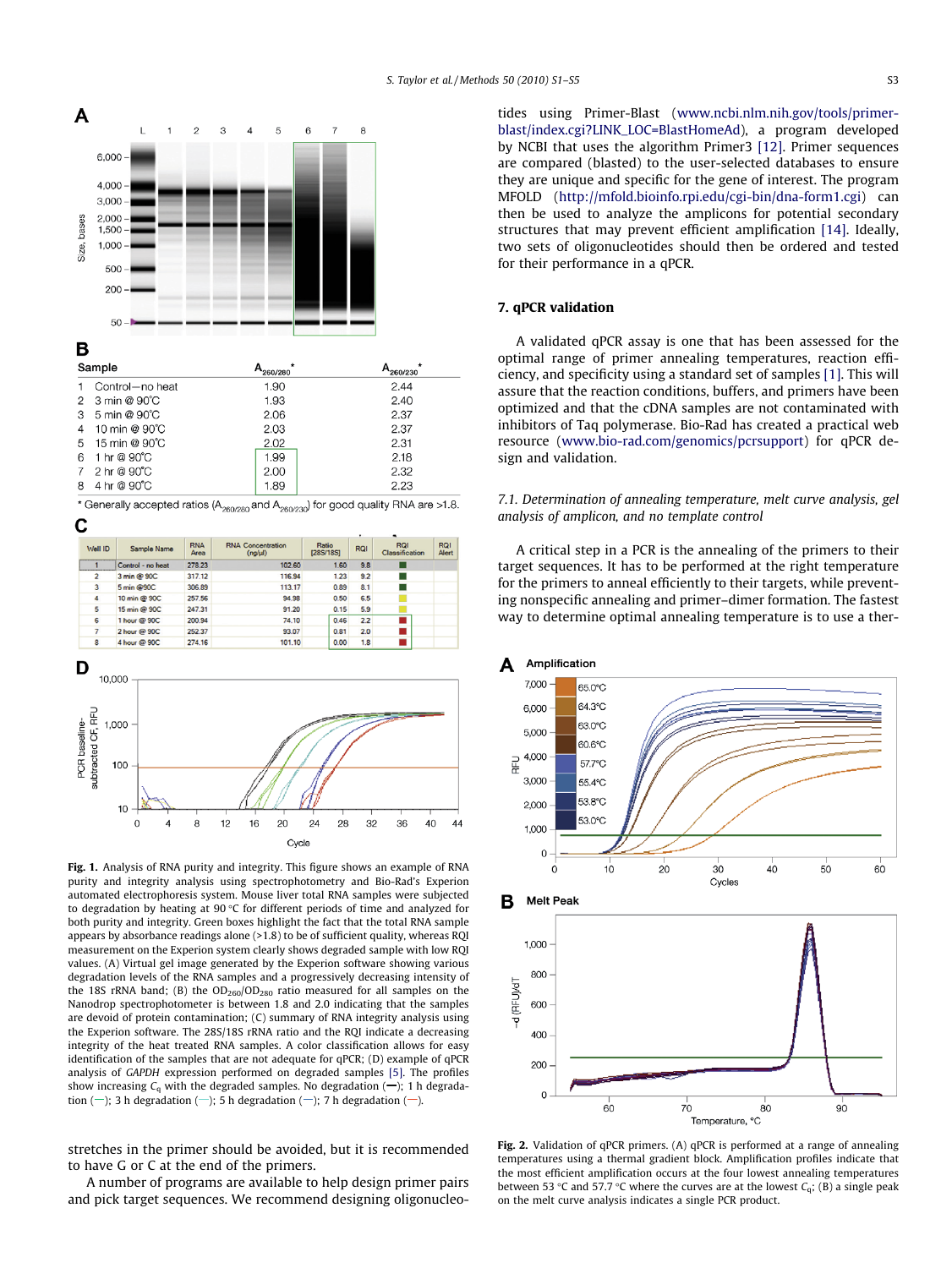mal cycler equipped with a temperature gradient feature. A range of temperatures around the calculated  $T<sub>m</sub>$  of the primers should be tested ([Fig. 2A](#page-2-0)).

It is important to check the specificity of the reaction by analyzing the PCR product. A melt curve analysis, performed at the end of the PCR cycles, will confirm specificity of primer annealing. The melt curve should display a single sharp peak ([Fig. 2B](#page-2-0)). In addition, samples should be run on an agarose gel or polyacrylamide gel to confirm that the amplicon is of the expected size. Alternatively, an automated electrophoresis system such as the Experion automated electrophoresis system can be used.

A duplicate, no template control (NTC) reaction should be included in every run for each primer pair to test buffers and solutions for DNA contamination and to assess for primer–dimers.

## 7.2. Establishment of a standard curve (to evaluate PCR efficiency)

The efficiency of a PCR is a measure of the rate at which the polymerase converts the reagents (dNTPs, oligonucleotides, and template cDNA) to amplicon. The maximum increase of amplicon per cycle is 2-fold representing a reaction that is 100% efficient. It is important to measure reaction efficiency as it is indicative of problems with the qPCR that can cause artifactual results. Lowefficiency reactions (<90%) may be caused by contaminating Taq inhibitors, high or suboptimal annealing temperature, old or inactive Taq, poorly designed primers, or amplicons with secondary structures. High reaction efficiency (>110%) is generally the result of primer–dimers or nonspecific amplicons. The most common causes of both high and low reaction efficiencies are poorly calibrated pipettes or poor pipetting technique.

A standard curve is generally used to determine the reaction efficiency for any qPCR. The template for this typically is a sample of cDNA or spiked plasmid cDNA in a sample extract. We recommend initially producing a 10-fold dilution series over eight points starting from the most concentrated cDNA sample, to ensure the standard curve covers all potential template concentrations that may be encountered during the study (i.e., broad dynamic range). For each dilution, a standard qPCR protocol should be performed in triplicate for all the primer pairs to be used in the experiment and  $C_q$  values determined. The standard curve is constructed by plotting the log of the starting quantity of the template against the  $C_q$  values obtained. The equation of the linear regression line, along with Pearson's correlation coefficient  $(r)$  or the coefficient of determination ( $r^2$ ), can then be used to evaluate whether the qPCR assay is optimized.

Ideally, the dilution series will produce amplification curves with tight technical replicates that are evenly spaced. If perfect doubling occurs with each amplification cycle, the spacing of the fluorescence curves will be determined by the equation  $2<sup>n</sup>$  = dilution factor, where  $n$  is the number of cycles between curves at the fluorescence threshold (in other words, the difference between the  $C_q$  values of the curves). For example, with a 10-fold serial dilution of DNA,  $2^n$  = 10. Therefore,  $n = 3.32$ , and the  $C_q$  values should be separated by 3.32 cycles. Evenly spaced amplification curves will produce a linear standard curve with the goal of 90–110% reaction efficiency.

The  $r$  or  $r^2$  value of a standard curve represents how well the experimental data fit the regression line, that is, how linear the data are. Linearity, in turn, gives a measure of the variability across assay replicates and whether the amplification efficiency is the same for different starting template copy numbers. A significant difference in observed  $C_q$  values between replicates will lower the  $r$  or  $r^2$  value. An  $r$  with an absolute value >0.990 or an  $r^2$  value >0.980 is desirable for RT-qPCRs. Deletion of points at both ends of the standard curve may be required to obtain an acceptable slope (efficiency) and  $r^2$  value. This will ultimately define the dynamic

range of cDNA concentration for each primer pair with respect to sample dilution.

## 7.3. qPCR reagents, instrument, and analysis program

There are a wide variety of commercial qPCR reagent kits available. We recommend a saturating dye that provides much better sensitivity than SYBR<sup>®</sup> Green.

A large number of qPCR detection instruments are commercially available. Sample volumes with a range of  $10-50$   $\mu$ l in standard 96-well format, 0.2 ml, low-profile thermal cycler plates, strips, or tubes from any manufacturer.

All qPCR instruments are packaged with data analysis software and we recommend that a good software package include the following features:

- (1) Flexibility to enter plate setup information such that well identifiers can be loaded and edited before, during, or after the run.
- (2) Ability to group wells from multiple experiments on one plate.
- (3) Built-in gene expression analysis that can normalize data to multiple reference genes [\[13\]](#page-4-0) and individual reaction efficiencies [\[11\].](#page-4-0)
- (4) The ability to combine multiple plates of experimental data into a large gene study.

## 8. Choice of reference genes

In RT-qPCR experiments, reference genes are used as controls to normalize the data by correcting for differences in quantities of cDNA used as a template [\[6,8,13\].](#page-4-0) A perfect reference gene is therefore one that does not exhibit changes in expression between samples from various experimental conditions or time points. Reference genes must therefore be carefully selected based on experimental data and we recommend the following protocol:

- (1) Extract the total RNA from at least one or two samples from each experimental condition or time point and confirm their purity and quality (see Steps 2 and 3 above).
- (2) Normalize the sample concentration and perform reverse transcription PCR (see Step 4) from the same volume of each sample.
- (3) Perform the qPCR experiment using the same volume of each cDNA sample as a template.
- (4) Use the geNorm method [\[7\]](#page-4-0) to calculate the target stability between the different conditions (available at [med](http://medgen.ugent.be/genorm/)[gen.ugent.be/genorm/\)](http://medgen.ugent.be/genorm/).

A good reference gene should have an M value below 0.5 or 1 in homogeneous and heterogeneous samples set, respectively [\[13\].](#page-4-0) geNorm also helps in the selection of the optimal number of reference genes.

Typically, between 3 and 5 good reference are required to achieve the most accurate normalization [\[13\]](#page-4-0).

#### 9. Experimental reproducibility

There are two sources of variability in a gene expression experiment that may affect the results:

(1) Biological variability which is due to inherent differences in gene expression levels between individual organisms, tissues, or cell culture samples.